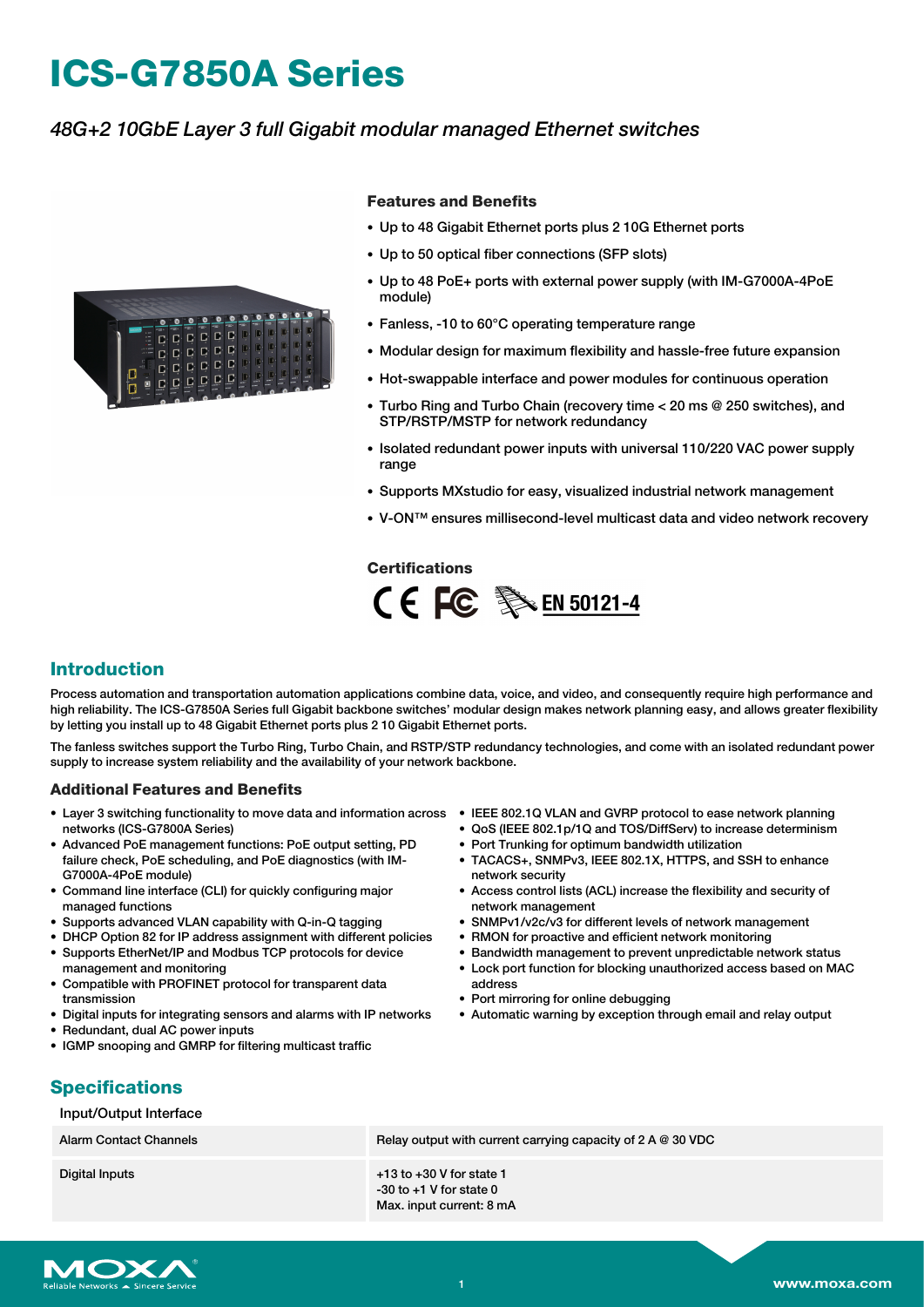#### Ethernet Interface

| 10GbE SFP+ Slots                  | $\overline{2}$                                                                                                                                                                                                                                                                                                                                                                                                                                                                                                                                               |
|-----------------------------------|--------------------------------------------------------------------------------------------------------------------------------------------------------------------------------------------------------------------------------------------------------------------------------------------------------------------------------------------------------------------------------------------------------------------------------------------------------------------------------------------------------------------------------------------------------------|
|                                   |                                                                                                                                                                                                                                                                                                                                                                                                                                                                                                                                                              |
| <b>Slot Combination</b>           | 12 slots for 4-port interface modules (10/100/1000BaseT(X), or PoE+ 10/100/1000BaseT<br>(X), or 100/1000BaseSFP slots) <sup>1</sup>                                                                                                                                                                                                                                                                                                                                                                                                                          |
| Standards                         | IEEE 802.1D-2004 for Spanning Tree Protocol<br>IEEE 802.1p for Class of Service<br>IEEE 802.1Q for VLAN Tagging<br>IEEE 802.1s for Multiple Spanning Tree Protocol<br>IEEE 802.1w for Rapid Spanning Tree Protocol<br>IEEE 802.1X for authentication<br>IEEE 802.3 for 10BaseT<br>IEEE 802.3ab for 1000BaseT(X)<br>IEEE 802.3ad for Port Trunk with LACP<br>IEEE 802.3u for 100BaseT(X) and 100BaseFX<br>IEEE 802.3x for flow control<br>IEEE 802.3z for 1000BaseSX/LX/LHX/ZX<br>IEEE 802.3af/at for PoE/PoE+ output<br>IEEE 802.3ae for 10 Gigabit Ethernet |
| <b>Ethernet Software Features</b> |                                                                                                                                                                                                                                                                                                                                                                                                                                                                                                                                                              |
| Management                        | ARP, Back Pressure Flow Control, BOOTP, DDM, DHCP Option 66/67/82, DHCP Server/<br>Client, IPv4, LLDP, Port Mirror, RMON, SNMP Inform, SNMPv1/v2c/v3, Syslog, Telnet,<br>TFTP, SMTP, RARP, Flow control                                                                                                                                                                                                                                                                                                                                                      |
| Filter                            | 802.1Q, GMRP, GVRP, IGMP v1/v2/v3, QinQ VLAN                                                                                                                                                                                                                                                                                                                                                                                                                                                                                                                 |
| <b>Multicast Routing</b>          | DVMRP, PIM-DM, PIM-SM, PIM-SSM                                                                                                                                                                                                                                                                                                                                                                                                                                                                                                                               |
| <b>Redundancy Protocols</b>       | Link Aggregation, MSTP, RSTP, Turbo Chain, Turbo Ring v1/v2, V-ON                                                                                                                                                                                                                                                                                                                                                                                                                                                                                            |
| <b>Routing Redundancy</b>         | <b>VRRP</b>                                                                                                                                                                                                                                                                                                                                                                                                                                                                                                                                                  |
| Security                          | Access control list, Broadcast storm protection, HTTPS/SSL, MAB authentication,<br>Sticky MAC, NTP authentication, Port Lock, RADIUS, SSH, TACACS+                                                                                                                                                                                                                                                                                                                                                                                                           |
| <b>Time Management</b>            | NTP Server/Client, SNTP                                                                                                                                                                                                                                                                                                                                                                                                                                                                                                                                      |
| <b>Unicast Routing</b>            | OSPF, RIPV1/V2, Static Route                                                                                                                                                                                                                                                                                                                                                                                                                                                                                                                                 |
| <b>Industrial Protocols</b>       | EtherNet/IP, Modbus TCP                                                                                                                                                                                                                                                                                                                                                                                                                                                                                                                                      |
| <b>MIB</b>                        | Bridge MIB, Ethernet-like MIB, MIB-II, P-BRIDGE MIB, Q-BRIDGE MIB, RMON MIB<br>Groups 1, 2, 3, 9, RSTP MIB                                                                                                                                                                                                                                                                                                                                                                                                                                                   |
| <b>Switch Properties</b>          |                                                                                                                                                                                                                                                                                                                                                                                                                                                                                                                                                              |
| <b>DRAM</b>                       | <b>128 MB</b>                                                                                                                                                                                                                                                                                                                                                                                                                                                                                                                                                |
| Flash                             | <b>16 MB</b>                                                                                                                                                                                                                                                                                                                                                                                                                                                                                                                                                 |
| <b>IGMP Groups</b>                | 4096                                                                                                                                                                                                                                                                                                                                                                                                                                                                                                                                                         |
| Jumbo Frame Size                  | 9.6 KB                                                                                                                                                                                                                                                                                                                                                                                                                                                                                                                                                       |
| <b>MAC Table Size</b>             | 16K                                                                                                                                                                                                                                                                                                                                                                                                                                                                                                                                                          |
| Max. No. of VLANs                 | 256                                                                                                                                                                                                                                                                                                                                                                                                                                                                                                                                                          |
| <b>Packet Buffer Size</b>         | 12 Mbits                                                                                                                                                                                                                                                                                                                                                                                                                                                                                                                                                     |
| <b>VLAN ID Range</b>              | VID 1 to 4094                                                                                                                                                                                                                                                                                                                                                                                                                                                                                                                                                |
| <b>Priority Queues</b>            | 8                                                                                                                                                                                                                                                                                                                                                                                                                                                                                                                                                            |

1. See the IM-G7000A datasheet for Gigabit Ethernet module product information.

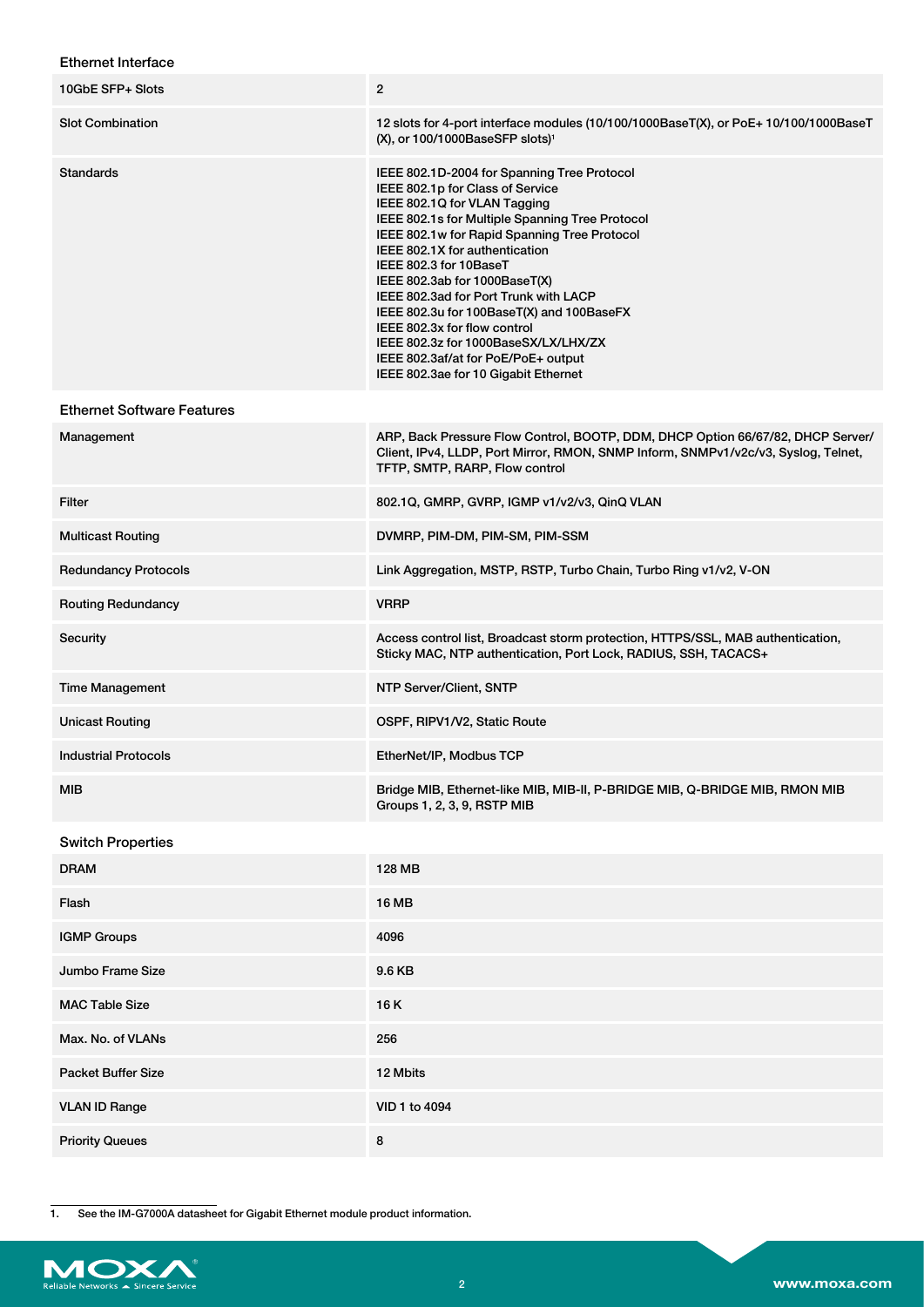| USB Interface |
|---------------|

| USB Interrace                          |                                                                                                                                                                                                                                            |
|----------------------------------------|--------------------------------------------------------------------------------------------------------------------------------------------------------------------------------------------------------------------------------------------|
| <b>Storage Port</b>                    | USB Type A                                                                                                                                                                                                                                 |
| Serial Interface                       |                                                                                                                                                                                                                                            |
| <b>Console Port</b>                    | USB-serial console (Type B connector)                                                                                                                                                                                                      |
| <b>Power Parameters</b>                |                                                                                                                                                                                                                                            |
| <b>Input Voltage</b>                   | 110 to 220 VAC, Redundant dual inputs                                                                                                                                                                                                      |
| <b>Operating Voltage</b>               | 85 to 264 VAC                                                                                                                                                                                                                              |
| <b>Overload Current Protection</b>     | Supported                                                                                                                                                                                                                                  |
| <b>Reverse Polarity Protection</b>     | Supported                                                                                                                                                                                                                                  |
| <b>Input Current</b>                   | 0.94/0.55 A @ 110/220 VAC                                                                                                                                                                                                                  |
| <b>Physical Characteristics</b>        |                                                                                                                                                                                                                                            |
| <b>IP Rating</b>                       | <b>IP30</b>                                                                                                                                                                                                                                |
| <b>Dimensions</b>                      | 440 x 176 x 523.8 mm (17.32 x 6.93 x 20.62 in)                                                                                                                                                                                             |
| Weight                                 | 12900 g (28.5 lb)                                                                                                                                                                                                                          |
| Installation                           | Rack mounting                                                                                                                                                                                                                              |
| <b>Environmental Limits</b>            |                                                                                                                                                                                                                                            |
| <b>Operating Temperature</b>           | -10 to 60°C (14 to 140°F)                                                                                                                                                                                                                  |
| Storage Temperature (package included) | -40 to 85°C (-40 to 185°F)                                                                                                                                                                                                                 |
| <b>Ambient Relative Humidity</b>       | 5 to 95% (non-condensing)                                                                                                                                                                                                                  |
| <b>Standards and Certifications</b>    |                                                                                                                                                                                                                                            |
| <b>EMC</b>                             | EN 55032/24                                                                                                                                                                                                                                |
| Safety                                 | EN 60950-1, UL 60950-1                                                                                                                                                                                                                     |
| EMI                                    | CISPR 32, FCC Part 15B Class A                                                                                                                                                                                                             |
| <b>EMS</b>                             | IEC 61000-4-2 ESD: Contact: 6 kV; Air: 8 kV<br>IEC 61000-4-3 RS: 80 MHz to 1 GHz: 20 V/m<br>IEC 61000-4-4 EFT: Power: 4 kV; Signal: 4 kV<br>IEC 61000-4-5 Surge: Power: 2 kV; Signal: 2 kV<br>IEC 61000-4-6 CS: 10 V<br>IEC 61000-4-8 PFMF |
| Railway                                | EN 50121-4                                                                                                                                                                                                                                 |
| Freefall                               | IEC 60068-2-32                                                                                                                                                                                                                             |
| Shock                                  | IEC 60068-2-27                                                                                                                                                                                                                             |
| Vibration                              | IEC 60068-2-6                                                                                                                                                                                                                              |
| <b>MTBF</b>                            |                                                                                                                                                                                                                                            |
| Time                                   | 282,329 hrs                                                                                                                                                                                                                                |
| <b>Standards</b>                       | Telcordia (Bellcore), GB                                                                                                                                                                                                                   |

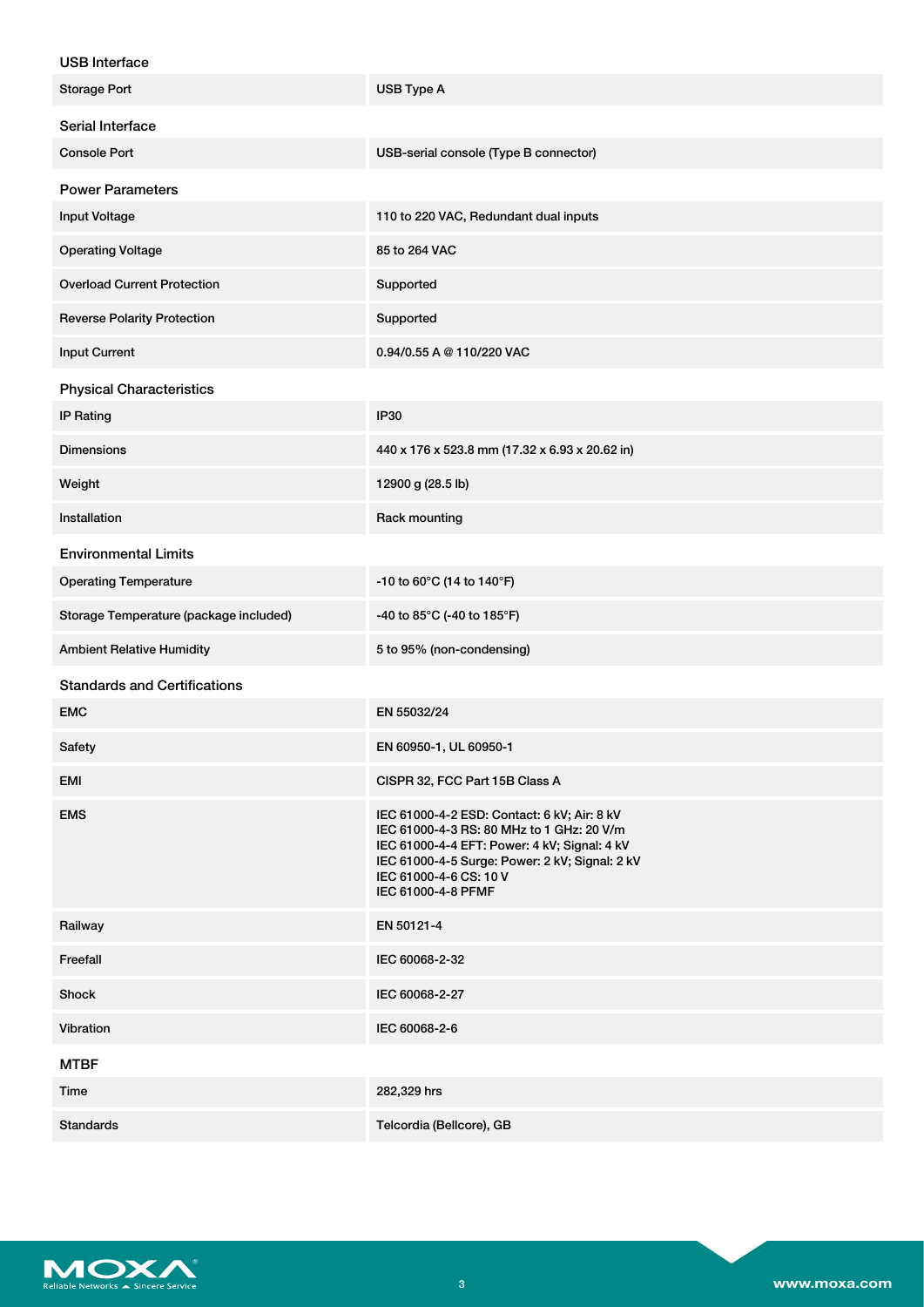#### Warranty

| <b>Warranty Period</b>  | 5 years                                                                                                                                               |
|-------------------------|-------------------------------------------------------------------------------------------------------------------------------------------------------|
| <b>Details</b>          | See www.moxa.com/warranty                                                                                                                             |
| <b>Package Contents</b> |                                                                                                                                                       |
| <b>Device</b>           | 1 x ICS-G7850A Series switch                                                                                                                          |
| Cable                   | 1 x USB type A male to USB type B male                                                                                                                |
| <b>Installation Kit</b> | 2 x rack-mounting ear<br>6 x cap, plastic, for SFP slot                                                                                               |
| <b>Power Supply</b>     | 1 x power cord, EU type<br>1 x power cord, US type                                                                                                    |
| Documentation           | 1 x document and software CD<br>1 x warranty card                                                                                                     |
| <b>Note</b>             | 48 V external power supply, SFP modules and/or modules from the IM-G7000A Module<br>Series need to be purchased separately for use with this product. |

## **Dimensions**

Unit: mm (inch)



## **Ordering Information**

| <b>Model Name</b>    | Layer | 10GbE SFP+ Slots | 100/1000Base SFP<br><b>Slots</b> | 10/100/1000BaseT(X)<br><b>Ports</b><br><b>RJ45 Connector</b> | <b>Operating Temp.</b>  |
|----------------------|-------|------------------|----------------------------------|--------------------------------------------------------------|-------------------------|
| ICS-G7850A-2XG-HV-HV |       |                  | Up to 48                         | Up to 48                                                     | $-10$ to 60 $\degree$ C |

## **Accessories (sold separately)**

IM-G7000A Module Series

| <b>IM-G7000A-4GSFP</b> | Gigabit Ethernet interface module with 4 100/1000BaseSFP slots, -10 to 60°C operating temperature                   |
|------------------------|---------------------------------------------------------------------------------------------------------------------|
| <b>IM-G7000A-4GTX</b>  | Gigabit Ethernet interface module with 4 10/100/1000BaseT(X) ports, -10 to 60 $^{\circ}$ C operating<br>temperature |
| IM-G7000A-4PoE         | Gigabit Ethernet PoE+ interface module with 4 10/100/1000BaseT(X) ports, -10 to 60°C operating<br>temperature       |

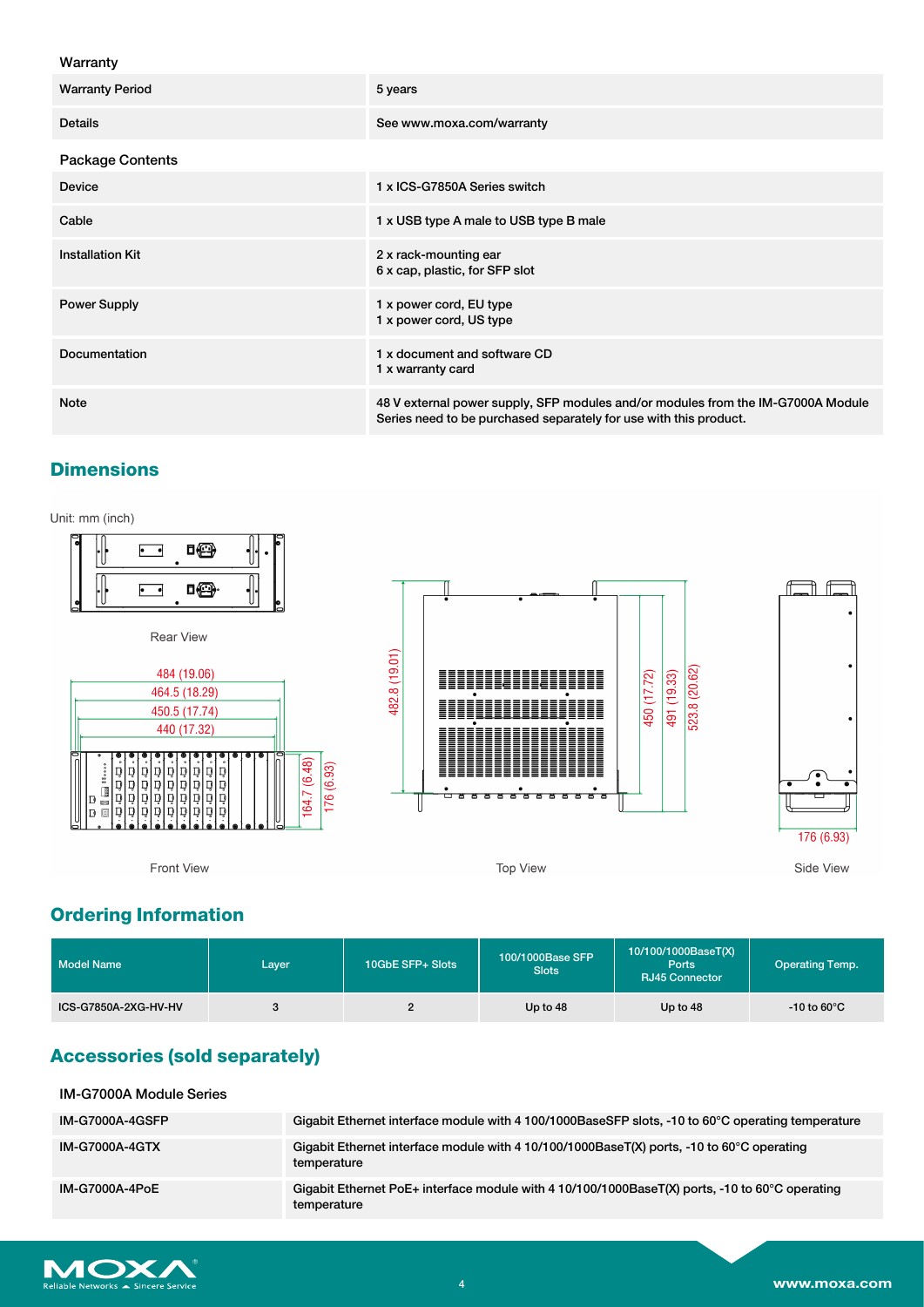#### **Software**

| <b>MXview</b>       | Industrial network management software designed for converged automation networks                                                                                    |
|---------------------|----------------------------------------------------------------------------------------------------------------------------------------------------------------------|
| <b>Storage Kits</b> |                                                                                                                                                                      |
| ABC-02-USB          | Configuration backup and restoration tool, firmware upgrade, and log file storage tool for managed<br>Ethernet switches and routers, 0 to 60°C operating temperature |
| <b>SFP Modules</b>  |                                                                                                                                                                      |
| SFP-1FELLC-T        | SFP module with 1 100Base single-mode with LC connector for 80 km transmission, -40 to 85°C<br>operating temperature                                                 |
| SFP-1FEMLC-T        | SFP module with 1 100Base multi-mode with LC connector for 4 km transmission, -40 to 85°C<br>operating temperature                                                   |
| SFP-1FESLC-T        | SFP module with 1 100Base single-mode with LC connector for 40 km transmission, -40 to 85°C<br>operating temperature                                                 |
| SFP-1G10ALC         | WDM-type (BiDi) SFP module with 1 1000BaseSFP port with LC connector for 10 km transmission; TX<br>1310 nm, RX 1550 nm, 0 to 60°C operating temperature              |
| SFP-1G10ALC-T       | WDM-type (BiDi) SFP module with 1 1000BaseSFP port with LC connector for 10 km transmission; TX<br>1310 nm, RX 1550 nm, -40 to 85°C operating temperature            |
| SFP-1G10BLC         | WDM-type (BiDi) SFP module with 1 1000BaseSFP port with LC connector for 10 km transmission; TX<br>1550 nm, RX 1310 nm, 0 to 60°C operating temperature              |
| SFP-1G10BLC-T       | WDM-type (BiDi) SFP module with 1 1000BaseSFP port with LC connector for 10 km transmission; TX<br>1550 nm, RX 1310 nm, -40 to 85°C operating temperature            |
| SFP-1G20ALC         | WDM-type (BiDi) SFP module with 1 1000BaseSFP port with LC connector for 20 km transmission; TX<br>1310 nm, RX 1550 nm, 0 to 60°C operating temperature              |
| SFP-1G20ALC-T       | WDM-type (BiDi) SFP module with 1 1000BaseSFP port with LC connector for 20 km transmission; TX<br>1310 nm, RX 1550 nm, -40 to 85°C operating temperature            |
| SFP-1G20BLC         | WDM-type (BiDi) SFP module with 1 1000BaseSFP port with LC connector for 20 km transmission; TX<br>1550 nm, RX 1310 nm, 0 to 60°C operating temperature              |
| SFP-1G20BLC-T       | WDM-type (BiDi) SFP module with 1 1000BaseSFP port with LC connector for 20 km transmission; TX<br>1550 nm, RX 1310 nm, -40 to 85°C operating temperature            |
| SFP-1G40ALC         | WDM-type (BiDi) SFP module with 1 1000BaseSFP port with LC connector for 40 km transmission; TX<br>1310 nm, RX 1550 nm, 0 to 60°C operating temperature              |
| SFP-1G40ALC-T       | WDM-type (BiDi) SFP module with 1 1000BaseSFP port with LC connector for 40 km transmission; TX<br>1310 nm, RX 1550 nm, -40 to 85°C operating temperature            |
| SFP-1G40BLC         | WDM-type (BiDi) SFP module with 1 1000BaseSFP port with LC connector for 40 km transmission; TX<br>1550 nm, RX 1310 nm, 0 to 60°C operating temperature              |
| SFP-1G40BLC-T       | WDM-type (BiDi) SFP module with 1 1000BaseSFP port with LC connector for 40 km transmission; TX<br>1550 nm, RX 1310 nm, -40 to 85°C operating temperature            |
| SFP-1GEZXLC         | SFP module with 1 1000BaseEZX port with LC connector for 110 km transmission, 0 to 60°C operating<br>temperature                                                     |
| SFP-1GEZXLC-120     | SFP module with 1 1000BaseEZX port with LC connector for 120 km transmission, 0 to 60°C operating<br>temperature                                                     |
| SFP-1GLHLC          | SFP module with 1 1000BaseLH port with LC connector for 30 km transmission, 0 to 60°C operating<br>temperature                                                       |
| SFP-1GLHLC-T        | SFP module with 1 1000BaseLH port with LC connector for 30 km transmission, -40 to 85°C operating<br>temperature                                                     |
| SFP-1GLHXLC         | SFP module with 1 1000BaseLHX port with LC connector for 40 km transmission, 0 to 60°C operating<br>temperature                                                      |
| SFP-1GLHXLC-T       | SFP module with 1 1000BaseLHX port with LC connector for 40 km transmission, -40 to 85°C<br>operating temperature                                                    |
| SFP-1GLSXLC         | SFP module with 1 1000BaseLSX port with LC connector for 500 m transmission, 0 to 60°C operating<br>temperature                                                      |
| SFP-1GLSXLC-T       | SFP module with 1 1000BaseLSX port with LC connector for 500 m transmission, -40 to 85°C<br>operating temperature                                                    |